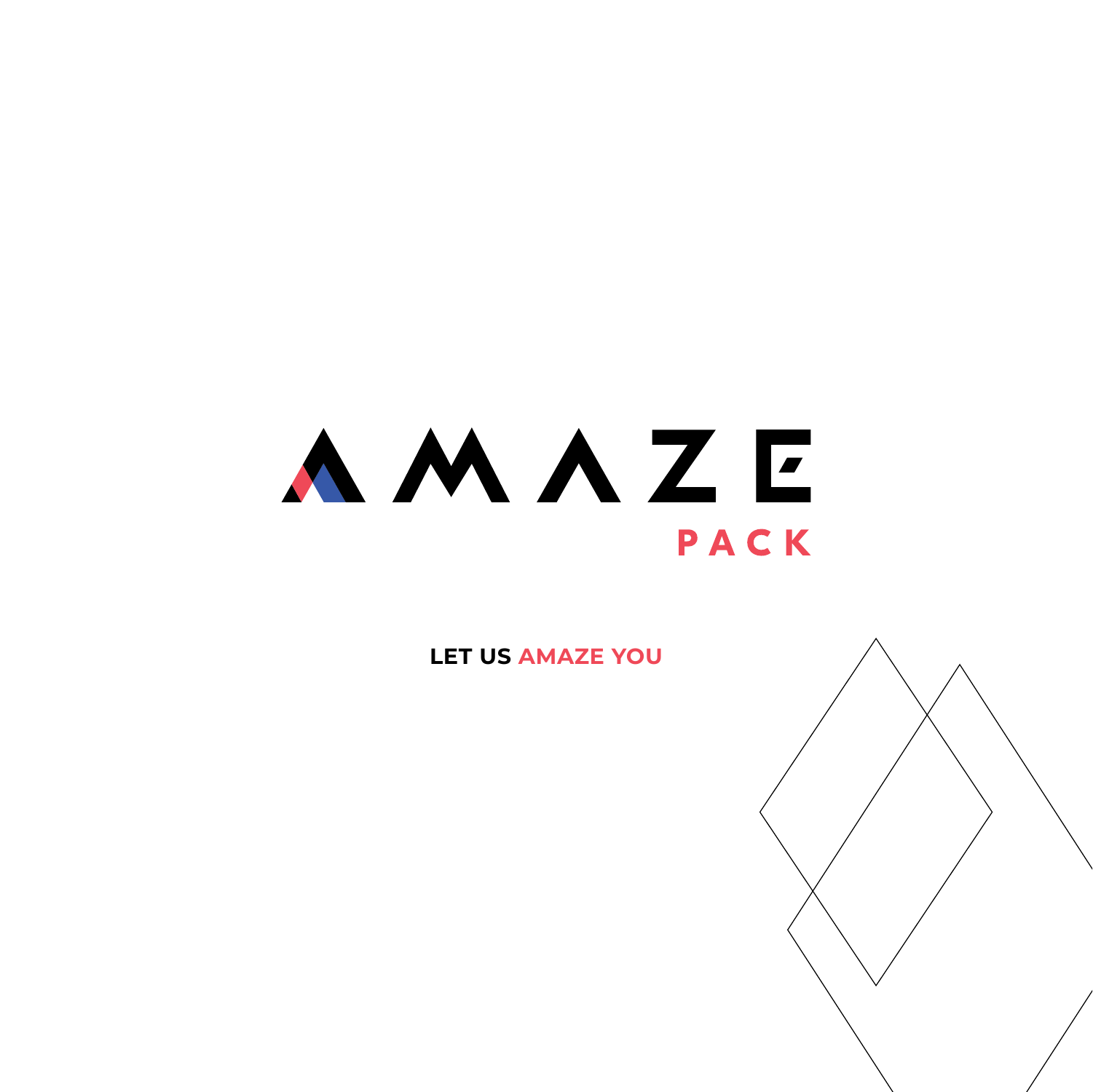Kuźnicza 19/5 60-241 Poznań +48 575 872 663 office@amazepack.pl www.amazepack.uk



We have been making packaging for many years. After all not for ourselves. range of needs.





#### **Packaging and products of solid and corrugated board: 3-, 5-, and 7-layer.**



Many situations are behind us. We produce white, grey, with print or unusual shape boxes – but above all ECO. From spacers, multipacks to innovative cardboard solutions like cardboard containers.

Anything you haven't thought about made from cardboard, we can do it for you.

### **DESIGN + ERGONOMICS + SECURITY**

AMAZE PACK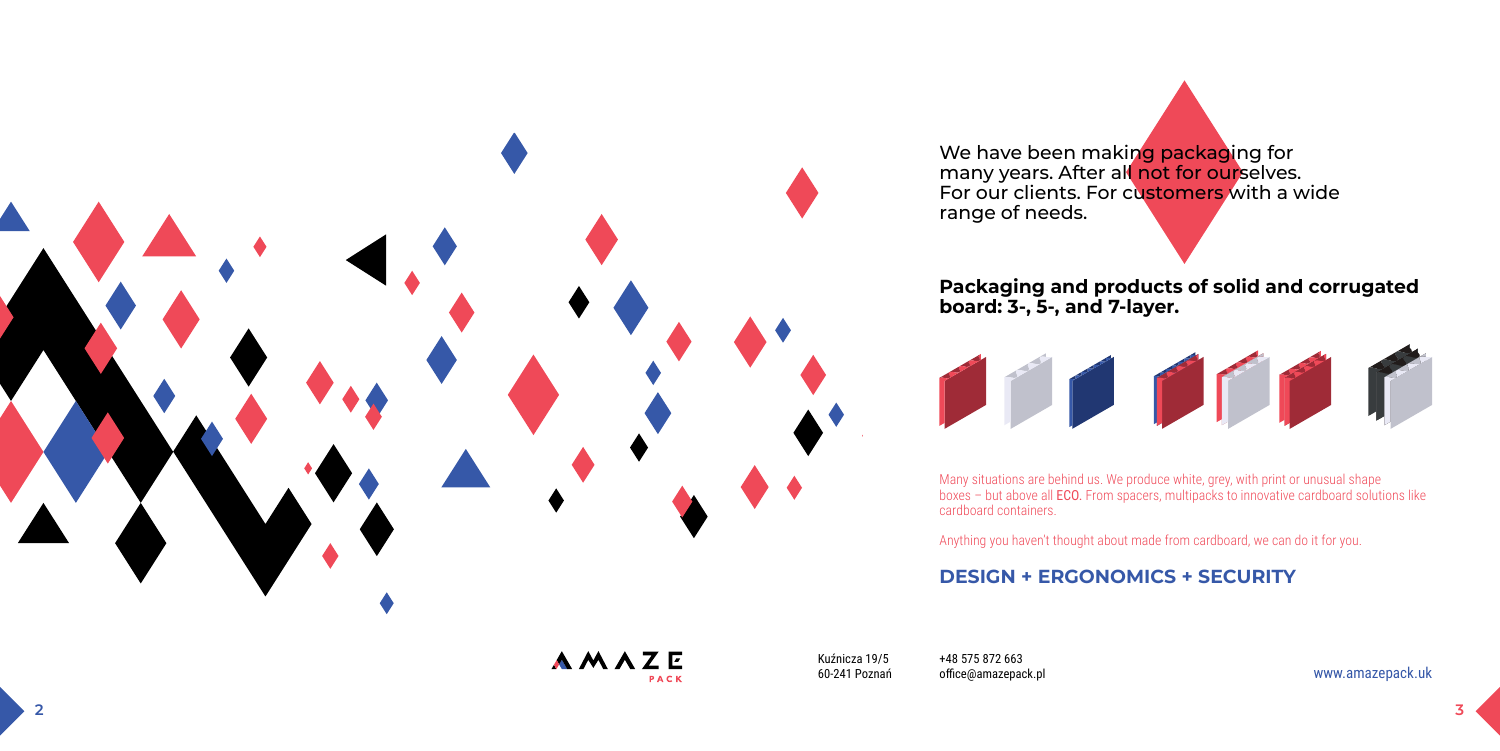



# laminated **packaging**



### **CLASH OF THE TITANS** =<br>COREBOX® + CONTAINER F203 + BOX PALLET

# cardboard **containers**

AMAZE

**Push the limits of capabilities** in the global supply chain. Made of solid and corrugated board adapted to a specific product and mode of transport.

**AMAZE** 

**AMAZE** 

Low own weight, **high strength**, innovative design.

#### **PRODUCT SAFETY + ATTRACTIVE APPEARANCE THROUGHOUT THE SUPPLY CHAIN** MAINTAINED

Integrated pallet feet eliminate the need for wooden pallets to meet **ISPM15 phytosanitary standards.**

**The use of any corrugated board** gives you a real sea of **possibilities to adjust** packaging to your specific needs.

They are formed by combining standard corrugated board with a cushioning mould printed using offset technology.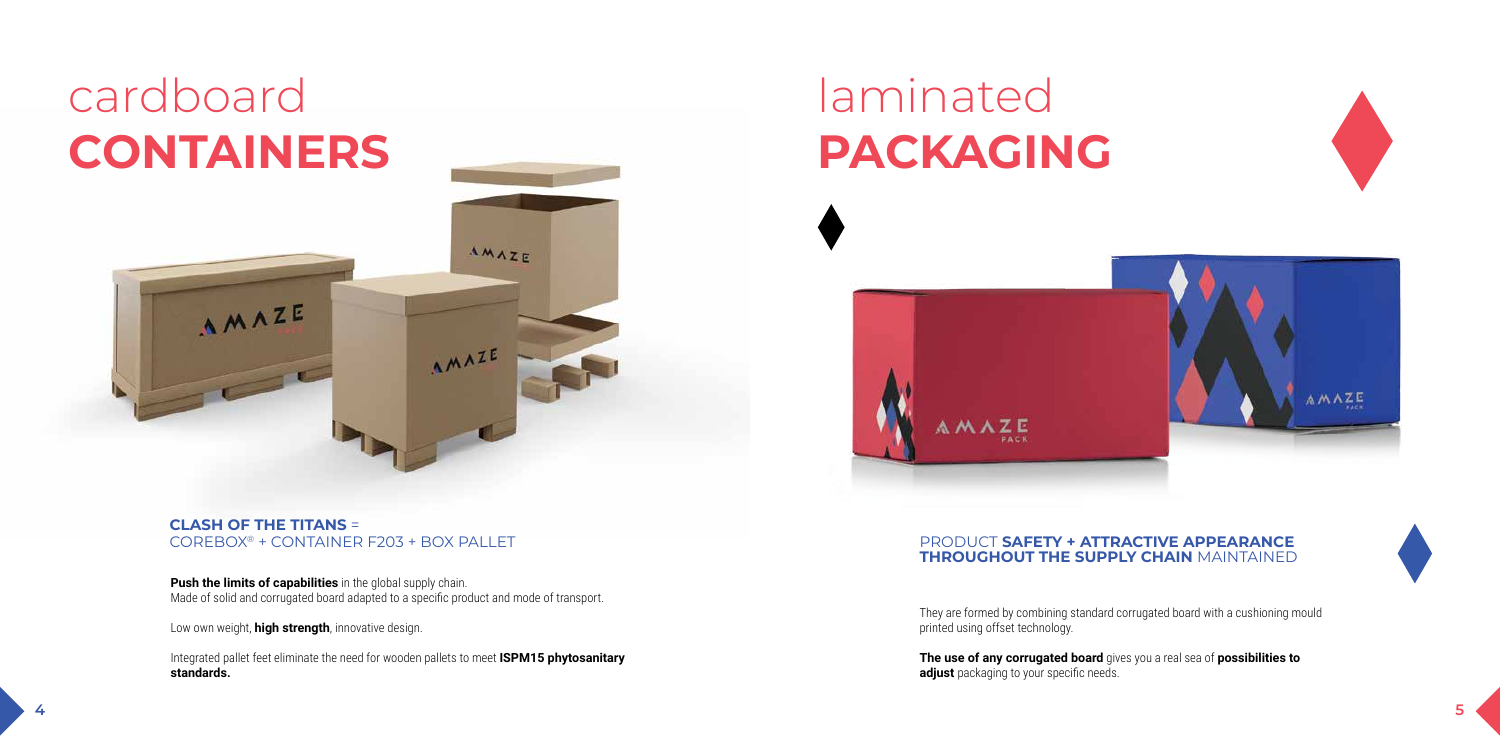### **OCTABINS**

#### **SHAPE OF THE QUADRUPLE POST** WITH OCTAGONAL BASE **= EVEN DISTRIBUTION OF** LATERAL **LOADS = MAXIMUM STRENGTH**

**Of 5- and 7-layer high-weight cardboard** for full protection for storage and transport of **bulk materials.**

They also serve as collective packaging.

Weight of goods packed from **300 up to 1500 kg.**



We produce from 3, 5 and 7 layer cardboard to optimize packaging throughout the supply chain.

#### **EASINESS OF CHOICE +** ADJUSTMENT OF DIMENSIONS **+ PRINTABLE**

**Packaging sewn or glued.** Also with the possibility of using both of these techniques at the same time.





## standard **packing**



A wide range of flap boxes, sliding or telescopic boxes. See our FEFCO packaging catalog. To download on our website.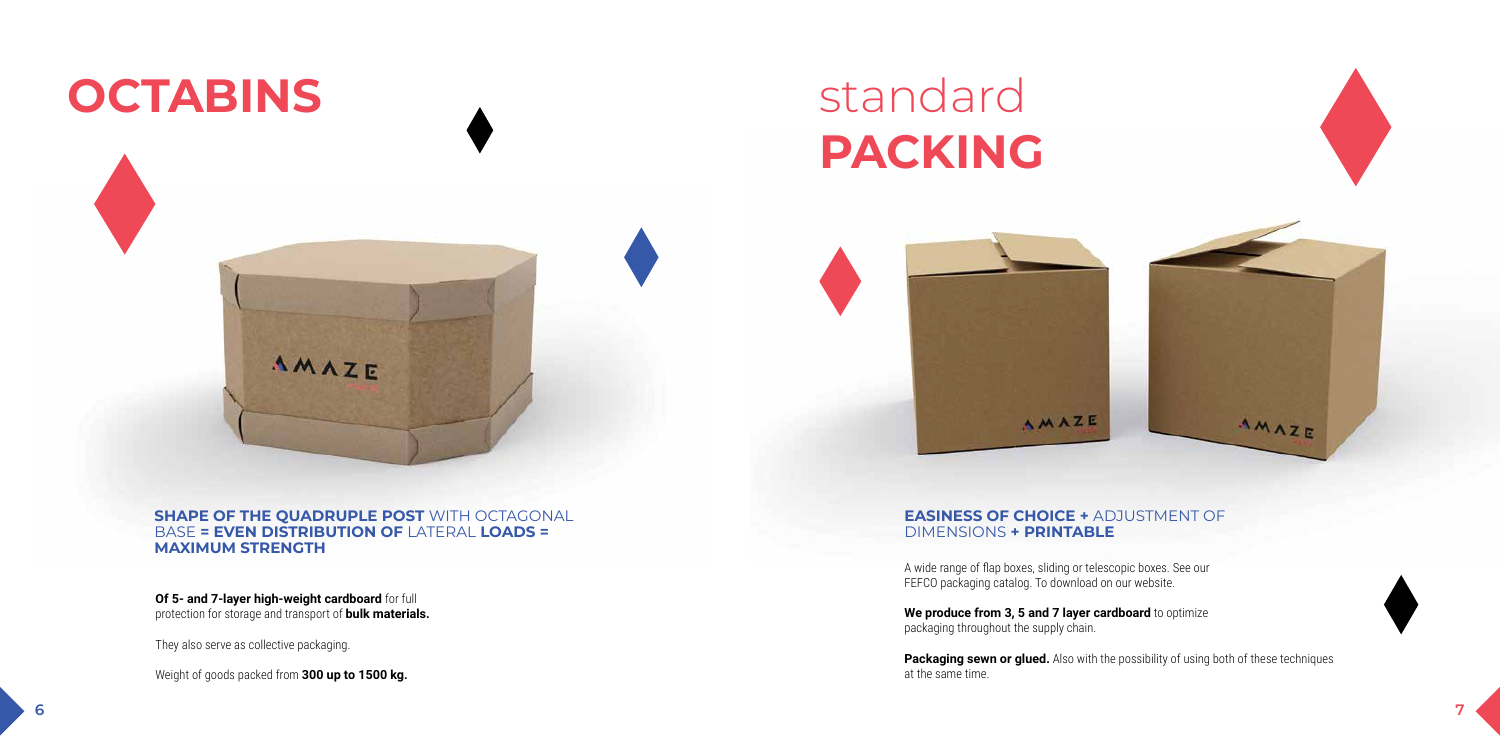

## spacers and **trusses**



#### **PROTECTION** + ENHANCED PROTECTION + **PRODUCT SEPARATION**

Individual products during transport protected **from abrasion, scratching or bruising.**

Produced from **solid and corrugated board,** will ensure safety for any type of goods.

### why **AMAZEPACK?**







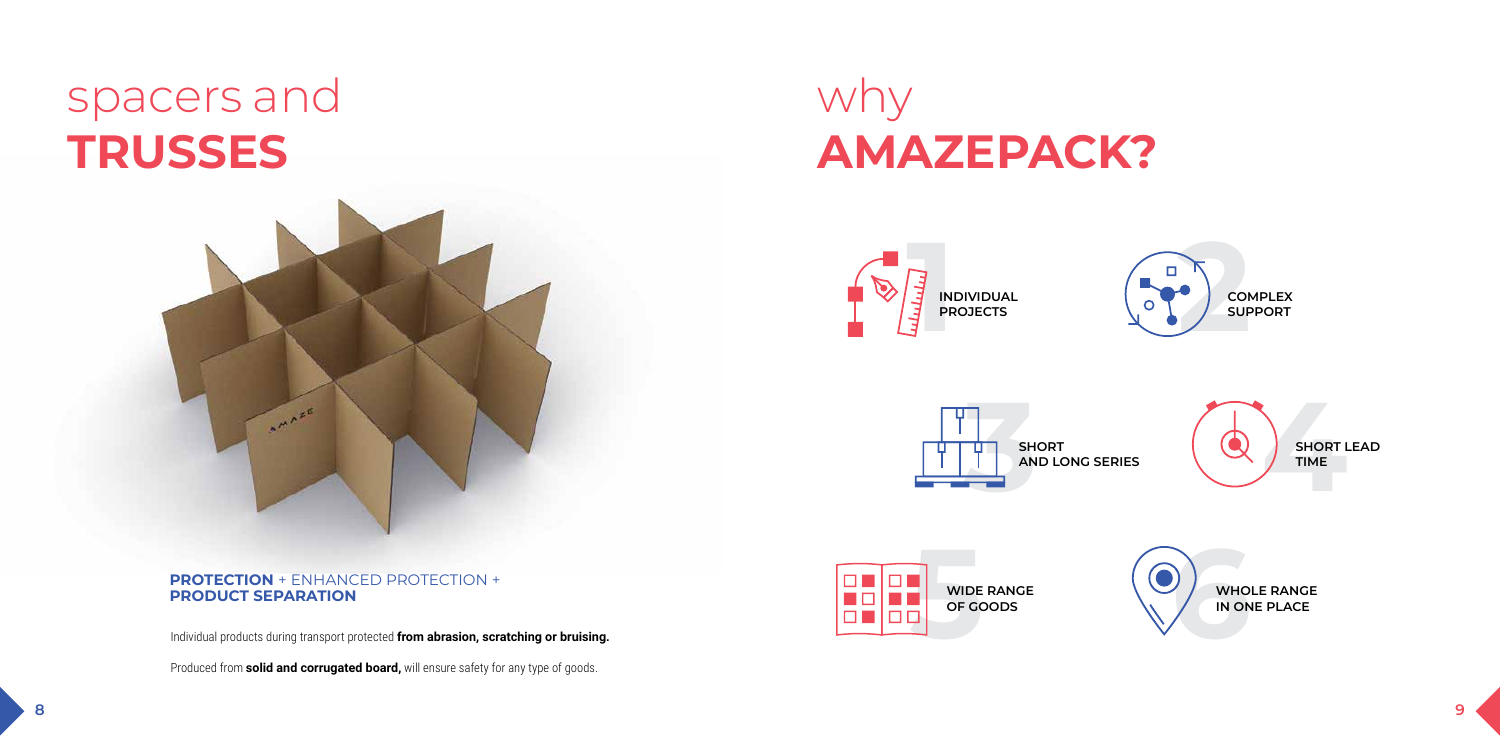### see how provides **WE WILL HELP YOU**





# **comprehensive service**

Why should you get tired when **we can help?** We are good at the subject. You don't even know what miracles can be made from cardboard and corrugated board.

Our offer is just an introduction to our capabilities. **Need something custom made? It's OK!** It can be made, and you will see how!

Why pay more than you need for something that doesn't make you money? We design our packaging for specific products, so they are perfectly matched to them. As a result, you do not transport air, save space and you reduce the weight of the load - you just pay less.

Need it **in no time?** The project is crumbling or the boss insists? We act and deliver.

**On time and at the door.**  No more and no less. **Everyone who once had trouble with** a supplier **will appreciate.** Your packaging will reach you in just **5 business days!**

#### **REDUCE COSTS**

 $\sqrt{ }$ 

#### **ADVICE**

People buy with their eyes, so use a great design to direct their looks at their brand. We will prepare original graphic designs that will distinguish your products on store shelves, increasing their sales. Creatively and effectively.



#### **INCREASE SALES**

 $\bigoplus$ 

#### **IMPLEMENTATION**

When creating packaging, we focus not only on its appearance, but also on effective implementation of their goals, which is products protection. Thanks to the perfect fit, your goods will be fully safe during transport: no risk of damage.

#### **REDUCE RISK**

#### **VALUATION DELIVERY**